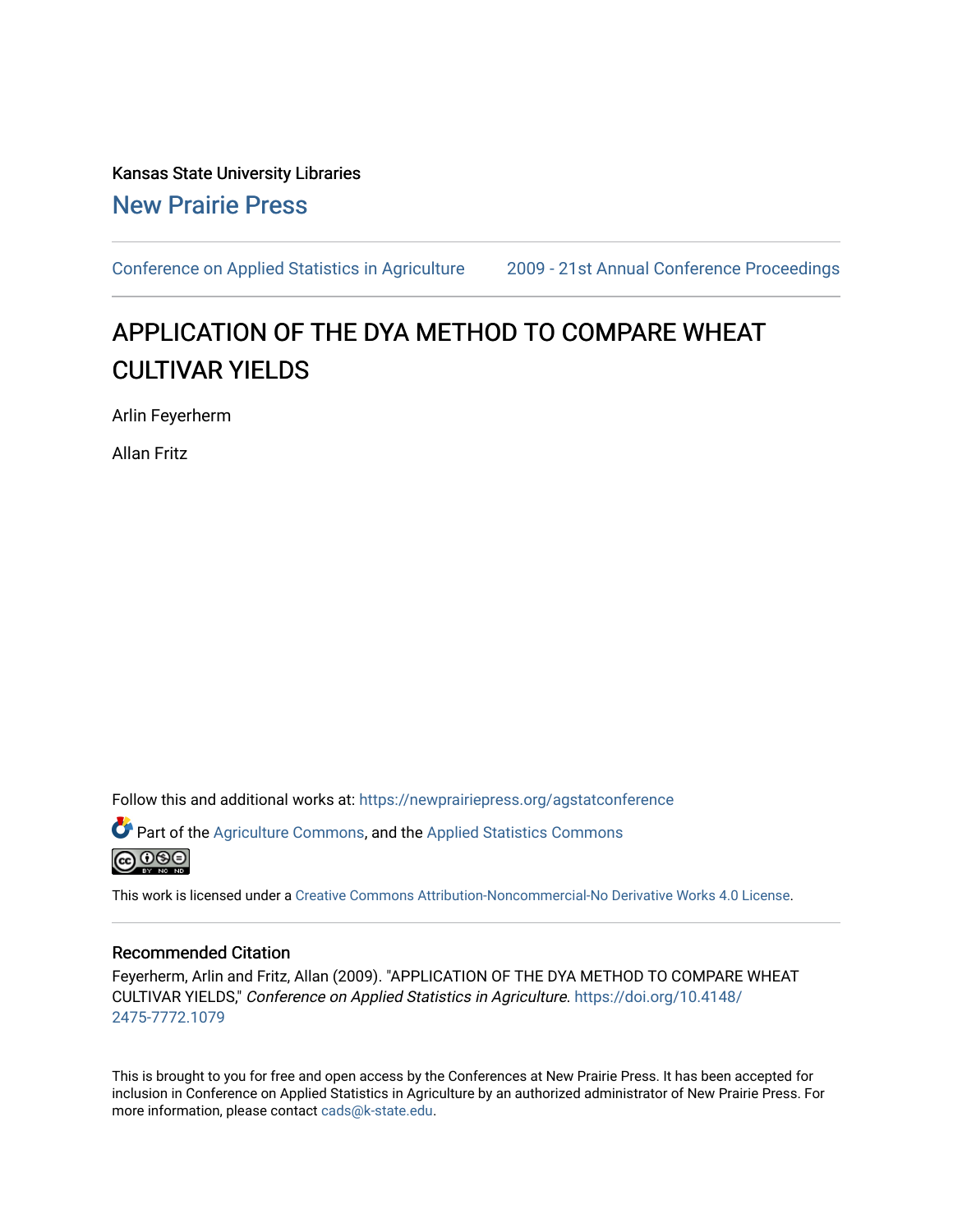## APPLICATION OF THE DYA METHOD TO COMPARE WHEAT CULTIVAR YIELDS

Arlin Feyerherm and Allan Fritz<sup>1</sup>

*<sup>1</sup>Professor Emeritus of Statistics and Professor of Agronomy, Kansas State University, Manhattan, KS 66506* 

## ABSTRACT

 At the 1998 conference, we proposed use of the DYA (differential yielding ability) method to compare the yielding ability of wheat cultivars. In this paper we review the method: its models and assumptions, and then show computation of sample statistics. An example will exhibit the output from performance trial yields when the method is applied in one of the nine ecogeographic areas of fall-planted wheat in the Midwest. Results of comparable outputs over years forecasted which cultivars would become popular with growers in Kansas

### **INTRODUCTION**

 Simple means and ranks have been the most widely used statistics to compare cultivars for yielding ability. The DYA (differential yielding ability) method is capable of producing probabilistic inference for future yielding ability from a sample of cultivar performance trials (CPT"s) conducted at different locations over a number of seasons (crop-years). It addresses the problem of unbalanced data, partially removes unwanted environmental effects from entry comparisons, compares cultivars that were present for different time periods, has simple computational procedures, and is easy to update annually.

 When applying the DYA method, all entries in a performance trial are compared with a standard which is the yield of a check cultivar (or mean of one of more checks). The DYA value of cultivar (A) is the difference between the yield of A and the standard. If cultivars (A and B) and a check (C) appear in CPT"s at three locations for two seasons in an ecogeographic area , then six DYA values for A and six for B are available to compare how each performed against the check C.

 The DYA method was formalized in Feyerherm, et.al. (1998) and was expanded with arguments supporting model assumptions and further application in Feyerherm, et.al. (2004). The idea of focusing on yield differences and using means of differences and their standard errors is certainly not new. It was used by Student in 1923; later labeled the "method of direct differences" and described, along with other statistical methods for cultivar testing, in Patterson (1997).

We have applied the DYA method to performance trials of winter and spring wheat cultivars. For purposes of discussion, we will confine our examples to the southern winter wheat region of Nebraska, Colorado, Kansas, Oklahoma, and Texas. This region was divided into nine ecogeographic areas for application.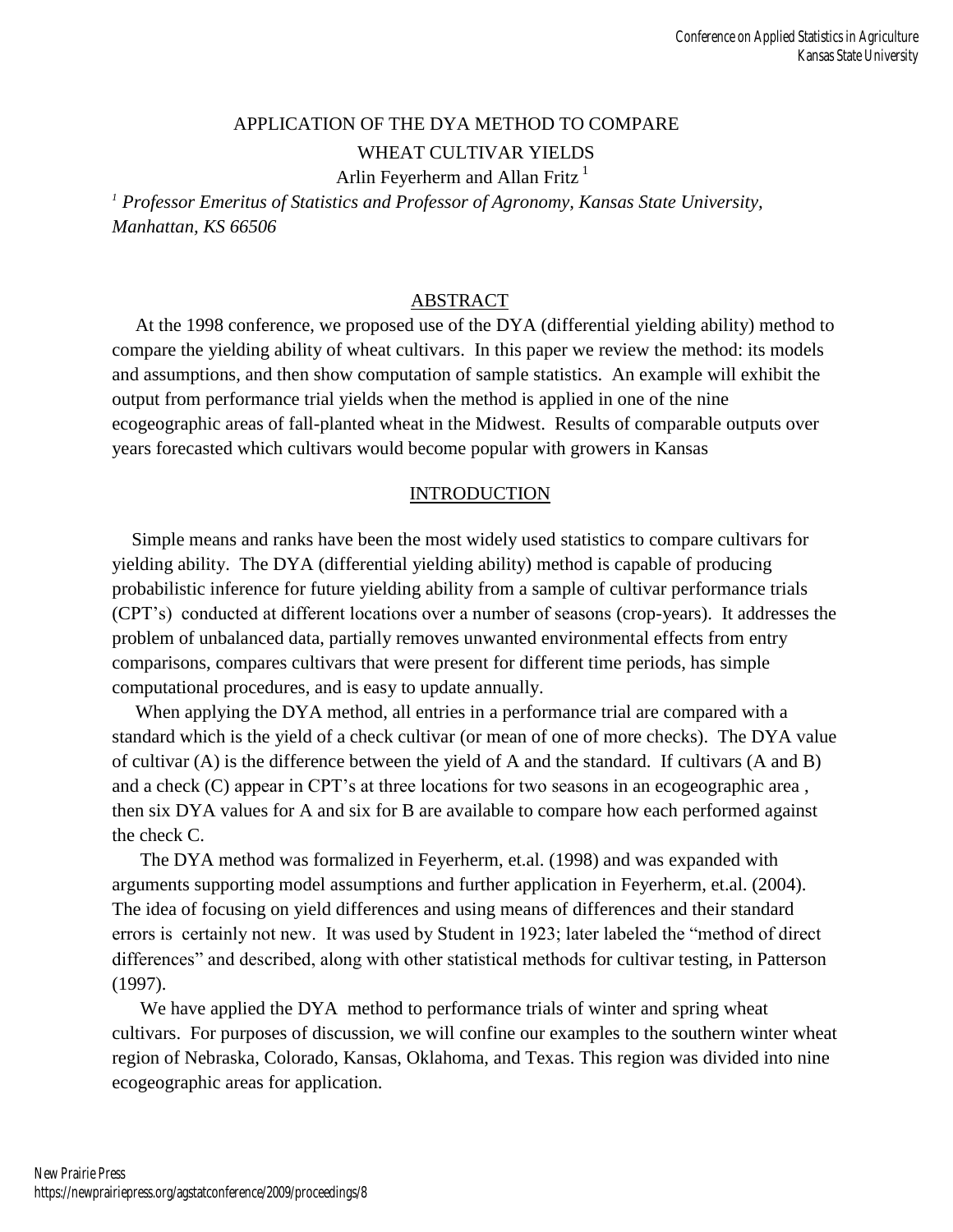#### BASIC STATISTICAL CONSIDERATIONS

 The physical observational unit was a seed lot with a given genetic makeup. The measure of interest was grain yield harvested from the seed lot when planted in plots in a CPT. A complex set of environmental factors has a major influence on yield. These factors include: (i) weather; (ii) soil properties; (iii) pests (diseases, insects, and weeds); and interaction of weather with the other two. The environmental effects on the yield of a trial entry are equivalent to a random draw from a population of such effects, and vary from location-to-location within and among seasons.

 For our statistical model, we assumed that the DYA value for cultivar (v) for season (i) at location (j) was :

$$
DYA_{ij}(v) = \mu_D(v) + S_i(v) + L_{ij}(v) ;
$$
  
i = 1,2,...,N ;  $j = 1,2,...,n ; v=1,2,...,V;$  [1]

where,

 $\mu_D$  (v) = population mean DYA value for cultivar (v),

- $S_i(v)$  = random environmental effects for season i, which are normally and independently distributed with mean zero and variance  $\sigma_s^2$  (v).
- $L_{ii}(v)$  = random environmental effects for location j in season i, which are normally and independently distributed with mean zero and variance  $\sigma_L^2(v)$ .

The  $DYA_{ii}(v)$  values were assumed normally and independently distributed with mean  $\mu_D(v)$  and variance  $[\sigma_L^2(v) + \sigma_S^2(v)]$  for cultivar (v). The S<sub>i</sub>(v) and L<sub>ij</sub>(v) values were assumed to be independent. The random behavior of environmental effects gave credence to the independence assumptions.

One might ask, is  $\sigma^2$ <sub>s</sub>(v) = 0? If so, a simpler model with  $S_i(v) = 0$  would suffice. If not, then the simpler model would overestimate the number of degrees of freedom and underestimate standard errors of the means for multi-season data. Evidence that  $\sigma_s^2(v) > 0$  is given in Feyerherm et.al. (2004). Added evidence is shown in Table 1. This implies that, based on Eq.[1] , means, standard errors, and t-tests for cultivars in their first test year should be tested with (n-1) d.f. (Table 2) while those entries tested for more than one year would be evaluated based on a critical t with (N-1) degrees of freedom (Table 3).

#### APPLICATIONS

 For the past 10 years we have distributed a set of tables to wheat breeders and specialists showing results when the DYA method was applied to CPT"s within each area of the nine different ecogeograpic areas in the southern winter wheat region. An example of results for the Central area of the southern winter wheat region is shown in Tables 2 and 3. SAS software was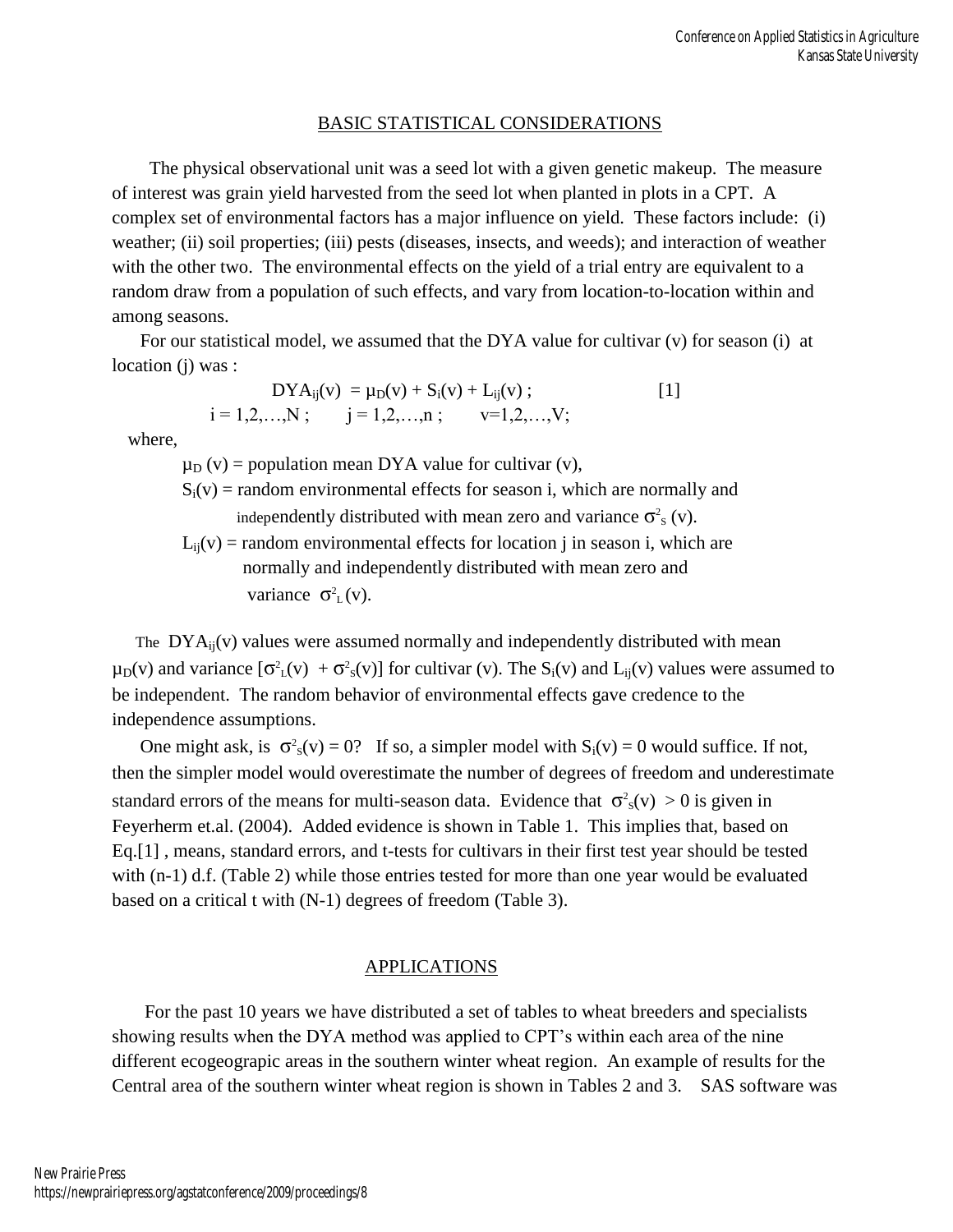used to output tables, similar to Tables 2 and 3, for the nine ecogeographic areas. In the first stage of calculations, PROC MEANS was applied to the variable  $(DYA = D)$ , by cultivar and season. For each season and cultivar the output was values of  $D$ ,  $SD(D)$ ,  $SE(D)$ , t, and p. Table 2 shows the output for those cultivars which were only in trials in 2008. In the second stage, PROC MEANS was applied to the variable  $(D)$ , by cultivar. For each cultivar, the output was  $D$ ,  $SD(D)$ ,  $SE(D)$ , t, and p values and  $D$  was the unweighted mean of  $D$  values from N seasons starting with 2008 and going back to 2003,

For a given cultivar, the number(n) of locations was not always the same for all  $N$  seasons but the robustness of the t-distribution gave good approximations for p-values [Feyerherm et.al. (2004)] in both single and multiple-season applications.

#### ADOPTION OF CULTIVARS BY GROWERS

 The Kansas Department of Agriculture publishes results of a yearly survey of wheat growers showing "percent of seeded acreage" of wheat cultivars. A quick glance of the tables over the past five years reveals that each year the top five cultivars accounted for (52-70)% of the state acreage. The same distribution tends to hold within each of the nine Agricultural Statistics Districts (ASD"s). The remaining acres were distributed among 25 or more cultivars so the distribution is very skewed.

 To what extent is the rank of a wheat cultivar in the distribution of seeded acres forecasted by its *D* value in prior years? Some insight can be gained by examining Tables 4 and 5 for two different regions in Kansas. A number of factors must be taken into account when considering popularity of a cultivar: (1) Unlike corn hybrids or (GMO) cultivars, a wheat grower does not have to buy new seed every year so incentives, such as higher yielding ability or other favorable traits, may be needed to adopt a newer cultivar; and (2) new cultivars released by public breeding programs tend to gain popularity quicker within the releasing state than cultivars from neighboring states..

'Jagger' was chosen as the check and provided the standard value for all *D* values in Tables 4 and 5. It was released in 1994, became the most popular cultivar in Kansas in 1999, and topped out at 45.2% in 2003. Since then, it lost seeded acres, first to "Jagalene" then to other cultivars.

In Western Kansas (Table 4), Jagalene's *D* was 6.5 bushels per acre (B/A) in 2004 and dropped to 2.8 B/A by 2008. 'TAM 111' with  $D = 5.0$  and 'TAM 112' with  $D = 9.5$ in the 2009 column moved into "top five" ranks in 2006 and 2008, respectively. "TAM 110", "Trego", "Stanton", and 'Ike' with small or negative values of D dropped out of the running for the "top five".

 In South-central and Southeastern Kansas (Table 5), Jagger was #1 in 2005 but lost that position to 'Overley' whose D ranged from 11.8 to 6.5 B/A. 'Santa Fe'  $(D=7.5)$ , 'Fuller'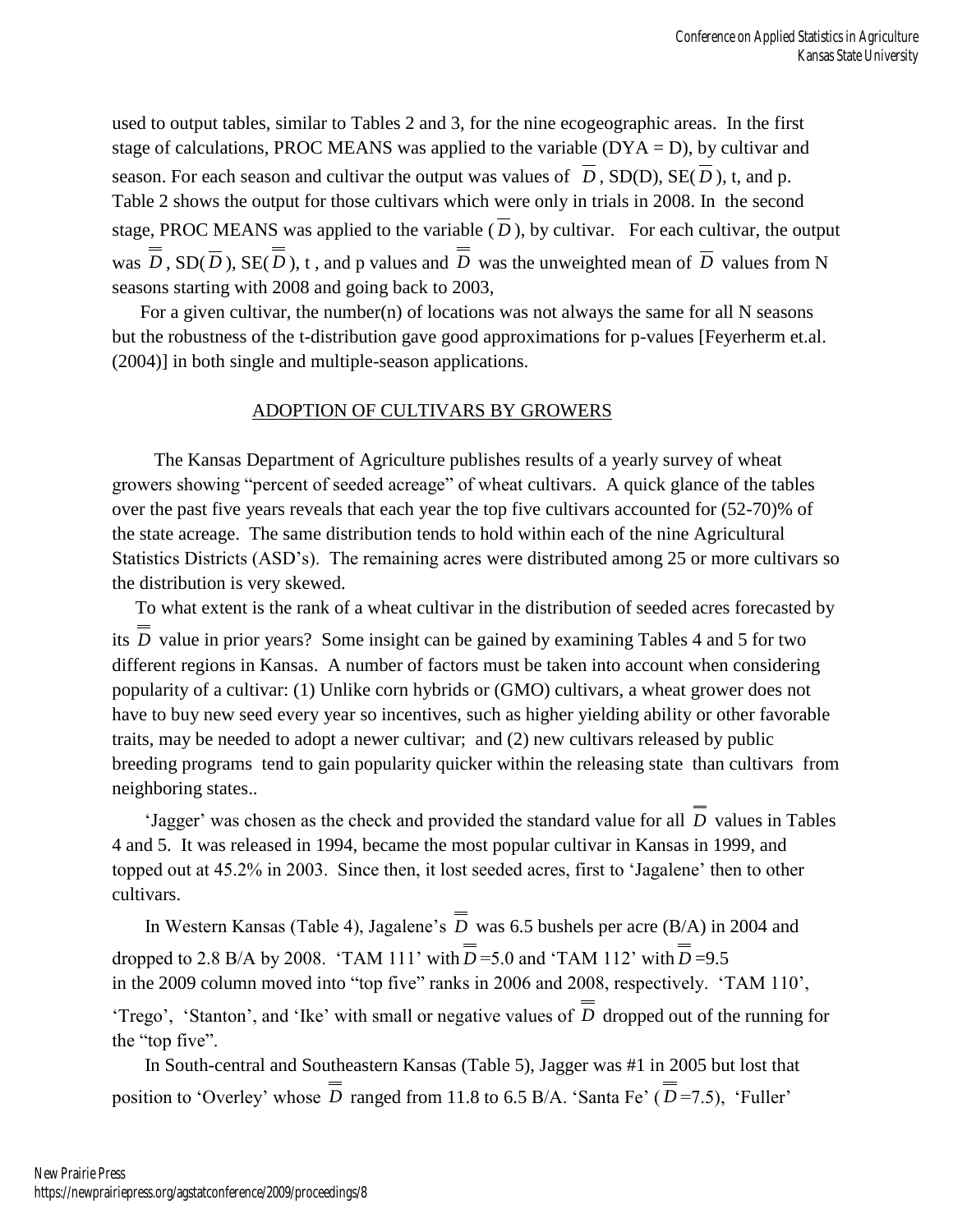$(D=5.8)$ , and 'Postrock'  $(D=4.9)$ , in the 2009 column, came into play. Cultivars '2174' and 'Omega' had negative *D*'s and dropped from the top-five rankings.

Not seen in Tables 4 and 5 are cultivars with D's as large or larger than those shown. They were from private or out-state breeding programs which may not be accepted by growers as readily as those from in-state programs. Also, we have not shown standard errors of D values in Tables 4 and 5 but one can get some idea of size from the  $SE(D)$  column in Table 3.

Finally, when examining Table 3, the sample size (N=number of seasons) may not be large enough to declare a "significant difference" between a cultivar and the check(s). But, keep in mind, growers do not always have the luxury of waiting for statistical significance before making varietal decisions

#### REFERENCES

- Feyerherm, A.M., R.G. Sears, and J.J. Higgins. 1998. Statistical analysis of field varietal performance trials. Proceedings of the tenth annual conference on applied statistics in agriculture. Pages 22-31. KSU. Manhattan, Ks.
- Feyerherm, A.M., G.M. Paulsen, and A.K. Fritz. 2004. A statistical method for summarizing results of cultivar performance trials. Agron. J. 96: 992-996.
- Patterson, H.D. 1997. Analysis of series of variety trials. Pages 139-161. In R.A. Kempton and P.N. Fox (ed.) Statistical methods for plant variety evaluation. Chapman and Hall, London.

#### TABLES

Table 1. Estimated variance components for differences  $[DYA_{ii}(v)]^*$  and tests of signifance (pvalues) for 25 observations (five locations over five seasons) in north central and northeast Oklahoma. Units are bushels/acre..

| <b>CULTIVAR</b>  | $\mathbf{\hat{\sigma}}^{2}_{\mathbf{r}}$ | $\mathbf{\hat{\sigma}^2_{s}}$ | p-value |
|------------------|------------------------------------------|-------------------------------|---------|
| <b>DELIVER</b>   | 78.4                                     | 64.5                          | .005    |
| <b>ENDURANCE</b> | 42.2                                     | 45.0                          | .001    |
| <b>FANNIN</b>    | 61.1                                     | 34.7                          | .018    |
| <b>JAGGER</b>    | 9.3                                      | $-0.3$                        | .524    |
| <b>OVERLEY</b>   | 78.0                                     | 23.7                          | .073    |

\* See Eq. [1].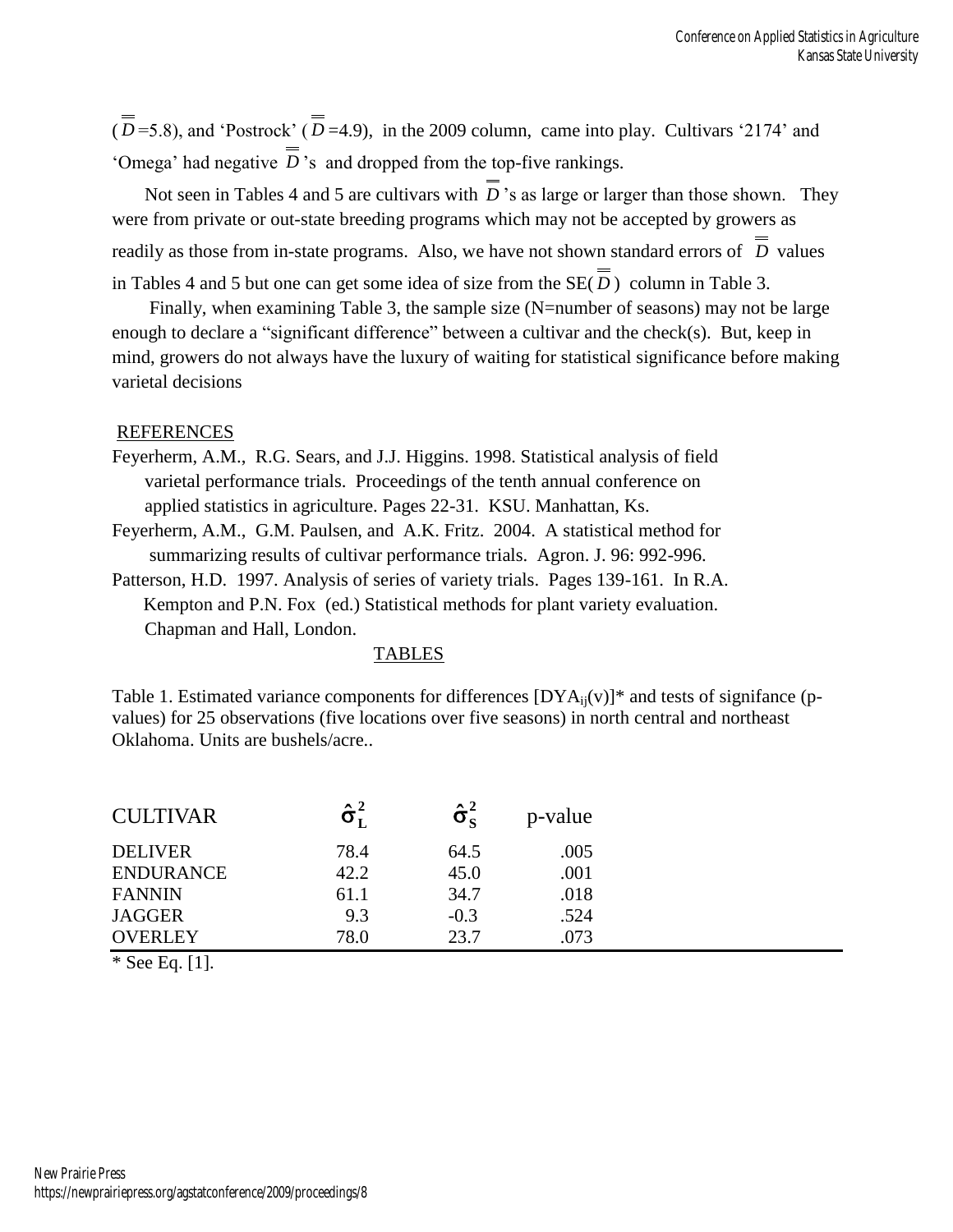| <b>CULTIVAR</b>    | n        |       | SD(D)          | SE(D) |        | p    |  |
|--------------------|----------|-------|----------------|-------|--------|------|--|
|                    |          |       | -bushels/acre- |       |        |      |  |
| <b>TAM 304</b>     | $\gamma$ | 15.00 | 4.24           | 3.00  | $5-00$ | 0.13 |  |
| <b>ARMOUR</b>      | 3        | 14.00 | 14.00          | 8.08  | 1.73   | 0.23 |  |
| <b>RUST BUSTER</b> | 3        | 13.67 | 6.51           | 3.76  | 3.64   | 0.07 |  |
| <b>TAM 203</b>     | 4        | 11.38 | 10.96          | 5.48  | 2.07   | 0.13 |  |
| <b>JACKPOT</b>     |          | 10.36 | 8.91           | 3.37  | 3.08   | 0.02 |  |
| <b>RISING</b>      | 6        | 1.17  | 4.11           | 1.68  | 0.70   | 0.52 |  |
|                    |          |       |                |       |        |      |  |

 Table 2. Dryland single season (2008) results for DYA analysis of performance trials of hard winter wheat in the Central (C) area (Fig. 1). Standard was average yield of 'Jagalene' and 'Overley'.

Table 3. Dryland multi-season (2003-2008) results for DYA analysis of performance trials of hard winter wheat in the Central (C) area (Fig. 1). Standard was average yield of 'Jagalene' and 'Overley'.

| <b>CULTIVAR</b>    | N              | $\!\!\!\!=\!\!\!=$<br>D | SD(D)<br>-bushels/acre- | SE(D) | t       | p    |
|--------------------|----------------|-------------------------|-------------------------|-------|---------|------|
| ART                | 2              | 12.75                   | 2.24                    | 1.58  | 8.05    | 0.08 |
| <b>FULLER</b>      | $\overline{3}$ | 7.67                    | 5.34                    | 3.08  | 2.49    | 0.12 |
| <b>DUSTER</b>      | $\overline{2}$ | 7.35                    | 2.97                    | 2.10  | 3.50    | 0.18 |
| <b>DOANS</b>       | $\overline{2}$ | 7.35                    | 0.18                    | 0.13  | 56.22   | 0.01 |
| <b>SPARTAN</b>     | $\overline{2}$ | 6.50                    | 2.12                    | 1.50  | 4.33    | 0.14 |
| <b>WINTERHAWK</b>  | $\overline{2}$ | 6.25                    | 4.60                    | 3.25  | 1.92    | 0.31 |
| <b>SANTA FE</b>    | 4              | 4.76                    | 5.41                    | 2.70  | 1.76    | 0.18 |
| <b>SHOCKER</b>     | 3              | 3.70                    | 5.01                    | 2.89  | 1.28    | 0.33 |
| <b>POSTROCK</b>    | 3              | 2.84                    | 6.19                    | 3.57  | 0.80    | 0.51 |
| <b>ENDURANCE</b>   | 5              | 2.70                    | 6.10                    | 2.73  | 0.99    | 0.38 |
| <b>CENTERFIELD</b> | $\overline{c}$ | 2.58                    | 1.59                    | 1.13  | 2.29    | 0.26 |
| <b>OVERLEY</b>     | 6              | 2.38                    | 1.74                    | 0.71  | 3.36    | 0.02 |
| OK BULLET          | 4              | 1.72                    | 4.27                    | 2.14  | 0.81    | 0.48 |
| <b>STURDY 2K</b>   | 4              | 1.58                    | 5.94                    | 2.97  | 0.53    | 0.63 |
| <b>DELIVER</b>     | 5              | 0.16                    | 8.18                    | 3.66  | 0.04    | 0.97 |
| <b>TAM 111</b>     | 3              | $-0.06$                 | 5.65                    | 3.26  | $-0.02$ | 0.99 |
| 2137               | 6              | $-0.53$                 | 12.51                   | 5.11  | $-0.10$ | 0.92 |
| <b>DANBY</b>       | 4              | $-1.23$                 | 9.48                    | 4.74  | $-0.26$ | 0.81 |
| <b>FANNIN</b>      | 5              | $-1.64$                 | 4.45                    | 1.99  | $-0.82$ | 0.46 |
| <b>PROTECTION</b>  | 4              | $-2.36$                 | 3.12                    | 1.56  | $-1.52$ | 0.23 |
| <b>JAGALENE</b>    | 6              | $-2.38$                 | 1.74                    | 0.71  | $-3.36$ | 0.02 |
| <b>OKFIELD</b>     | 4              | $-3.35$                 | 4.94                    | 2.47  | $-1.35$ | 0.27 |
| 2174               | 6              | $-3.38$                 | 8.56                    | 3.50  | $-0.97$ | 0.38 |
| <b>JAGGER</b>      | 6              | $-3.76$                 | 3.39                    | 1.38  | $-2.71$ | 0.04 |